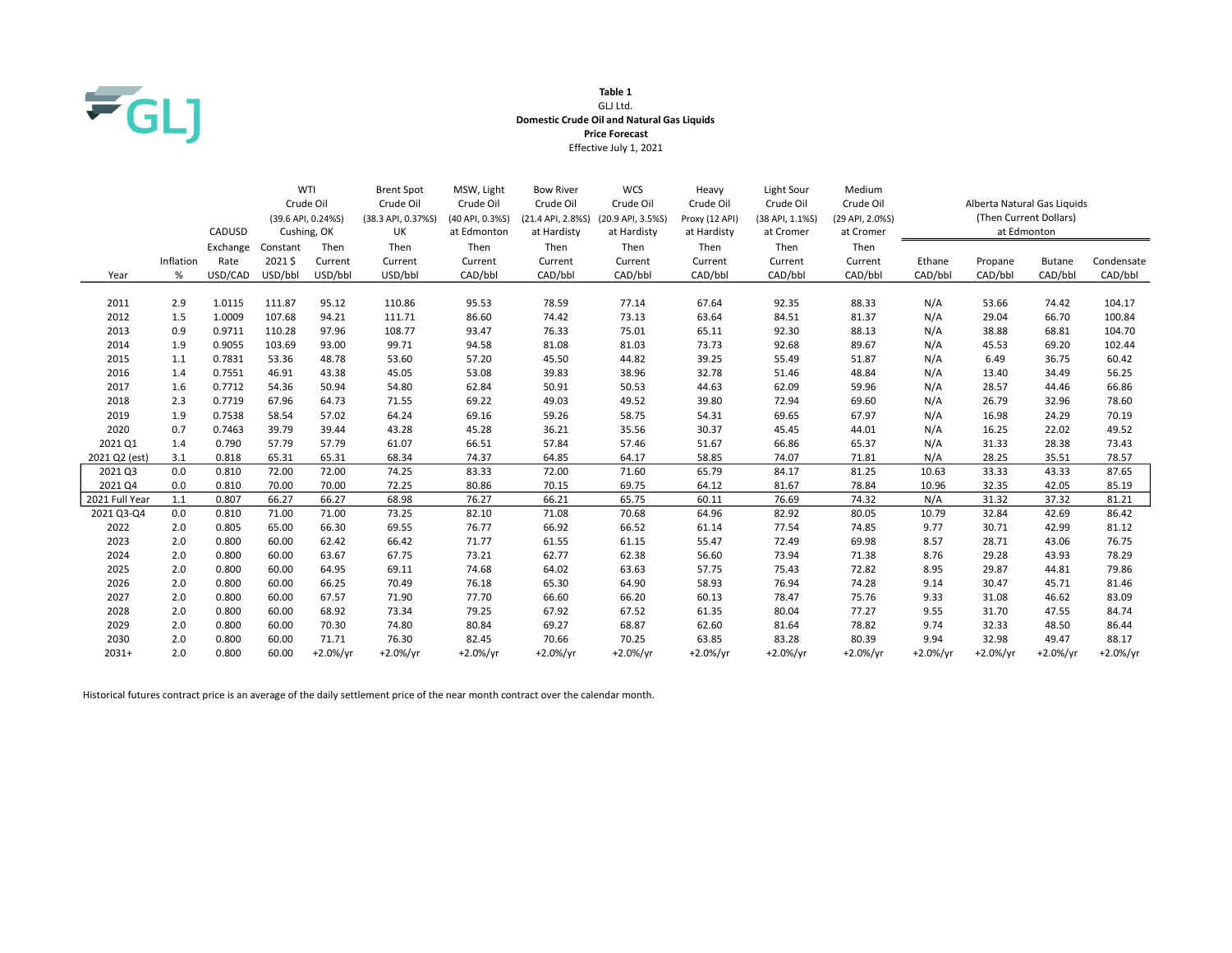

### GLJ Ltd. Table 2 Domestic Natural Gas Effective July 1, 2021 Price Forecast

|                | Henry Hub |            |            | Alberta    |           |                |             | Saskatchewan      | <b>British Columbia</b> |             |             |             |
|----------------|-----------|------------|------------|------------|-----------|----------------|-------------|-------------------|-------------------------|-------------|-------------|-------------|
|                | Constant  | Then       | AECO/NIT   | Plant Gate |           |                |             | <b>Plant Gate</b> | Westcoast               | Spot        | Huntingdon/ | Dawn        |
|                | 2021\$    | Current    | Spot       | Spot       | ARP       | <b>Empress</b> | SaskEnergy  | Spot              | Station 2               | Plant Gate  | Sumas Spot  | @ Ontario   |
| Year           | USD/MMBtu | USD/MMBtu  | CAD/MMBtu  | CAD/MMBtu  | CAD/MMBtu | CAD/MMBtu      | CAD/MMBtu   | CAD/MMBtu         | CAD/MMBtu               | CAD/MMBtu   | USD/MMBtu   | USD/MMBtu   |
|                |           |            |            |            |           |                |             |                   |                         |             |             |             |
| 2011           | 4.74      | 4.03       | 3.62       | 3.42       | 3.46      | 3.41           | 3.57        | 3.58              | 3.33                    | 3.18        | 3.90        | 4.39        |
| 2012           | 3.23      | 2.83       | 2.40       | 2.21       | 2.25      | 2.30           | 2.31        | 2.26              | 2.30                    | 2.12        | 2.70        | 3.04        |
| 2013           | 4.19      | 3.73       | 3.18       | 2.96       | 2.98      | 3.14           | 3.09        | 3.10              | 3.14                    | 2.94        | 3.71        | 4.07        |
| 2014           | 4.77      | 4.28       | 4.50       | 4.26       | 4.22      | 4.72           | 4.39        | 4.42              | 4.29                    | 4.07        | 4.37        | 5.98        |
| 2015           | 2.88      | 2.63       | 2.70       | 2.47       | 2.56      | 2.89           | 2.71        | 2.61              | 1.80                    | 1.59        | 2.31        | 2.99        |
| 2016           | 2.76      | 2.55       | 2.18       | 1.94       | 1.93      | 2.36           | 2.18        | 2.09              | 1.77                    | 1.60        | 2.18        | 2.56        |
| 2017           | 3.22      | 3.02       | 2.19       | 1.93       | 2.22      | 2.60           | 2.41        | 2.29              | 1.56                    | 1.34        | 2.62        | 3.05        |
| 2018           | 3.22      | 3.07       | 1.54       | 1.33       | 1.36      | 3.06           | 1.68        | 2.71              | 1.24                    | 1.03        | 3.60        | 3.09        |
| 2019           | 2.60      | 2.53       | 1.81       | 1.59       | 1.48      | 2.52           | 1.73        | 2.20              | 1.02                    | 0.75        | 4.70        | 2.44        |
| 2020           | 2.15      | 2.13       | 2.26       | 2.02       | 2.00      | 2.24           | 2.28        | 2.05              | 2.21                    | 1.95        | 2.16        | 1.88        |
| 2021 Q1        | 2.72      | 2.72       | 3.16       | 2.92       | 2.76      | 3.22           | 2.54        | 2.59              | 3.09                    | 2.46        | 3.31        | 2.95        |
| 2021 Q2 (est)  | 2.87      | 2.87       | 3.04       | 2.79       | 2.39      | 3.04           | 2.49        | 2.45              | 2.97                    | 2.31        | 2.72        | 2.75        |
| 2021 Q3        | 3.40      | 3.40       | 3.30       | 3.05       | 3.05      | 3.35           | 3.15        | 3.12              | 3.25                    | 2.98        | 3.30        | 3.30        |
| 2021 Q4        | 3.50      | 3.50       | 3.40       | 3.15       | 3.15      | 3.45           | 3.25        | 3.22              | 3.35                    | 3.07        | 3.90        | 3.40        |
| 2021 Full Year | 3.12      | 3.12       | 3.23       | 2.98       | 2.84      | 3.27           | 2.86        | 2.85              | 3.17                    | 2.70        | 3.31        | 3.10        |
| 2021 Q3-Q4     | 3.45      | 3.45       | 3.35       | 3.10       | 3.10      | 3.40           | 3.20        | 3.17              | 3.30                    | 3.03        | 3.60        | 3.35        |
| 2022           | 3.10      | 3.16       | 3.05       | 2.81       | 2.81      | 3.10           | 2.91        | 2.87              | 3.00                    | 2.73        | 3.06        | 3.11        |
| 2023           | 2.80      | 2.91       | 2.70       | 2.46       | 2.46      | 2.75           | 2.56        | 2.52              | 2.70                    | 2.43        | 2.81        | 2.86        |
| 2024           | 2.80      | 2.97       | 2.76       | 2.52       | 2.52      | 2.81           | 2.62        | 2.58              | 2.76                    | 2.48        | 2.87        | 2.92        |
| 2025           | 2.80      | 3.03       | 2.81       | 2.57       | 2.57      | 2.86           | 2.67        | 2.63              | 2.81                    | 2.54        | 2.93        | 2.98        |
| 2026           | 2.80      | 3.09       | 2.87       | 2.63       | 2.63      | 2.92           | 2.73        | 2.69              | 2.87                    | 2.60        | 2.99        | 3.04        |
| 2027           | 2.80      | 3.15       | 2.93       | 2.68       | 2.68      | 2.98           | 2.78        | 2.75              | 2.93                    | 2.65        | 3.05        | 3.10        |
| 2028           | 2.80      | 3.22       | 2.99       | 2.75       | 2.75      | 3.04           | 2.85        | 2.81              | 2.99                    | 2.72        | 3.12        | 3.17        |
| 2029           | 2.80      | 3.28       | 3.05       | 2.80       | 2.80      | 3.10           | 2.90        | 2.87              | 3.05                    | 2.77        | 3.18        | 3.23        |
| 2030           | 2.80      | 3.35       | 3.11       | 2.86       | 2.86      | 3.16           | 2.96        | 2.92              | 3.11                    | 2.83        | 3.24        | 3.29        |
| $2031+$        | 2.80      | $+2.0%/yr$ | $+2.0%/yr$ | $+2.0%/yr$ | +2.0%/yr  | $+2.0%/yr$     | $+2.0\%/yr$ | $+2.0\%/yr$       | $+2.0%/vr$              | $+2.0\%/yr$ | $+2.0%/yr$  | $+2.0\%/yr$ |

Unless otherwise stated, the gas price reference point is the receipt point on the applicable provincial gas transmission system known as the plant gate. The plant gate price represents the price before raw gathering and processing charges are deducted.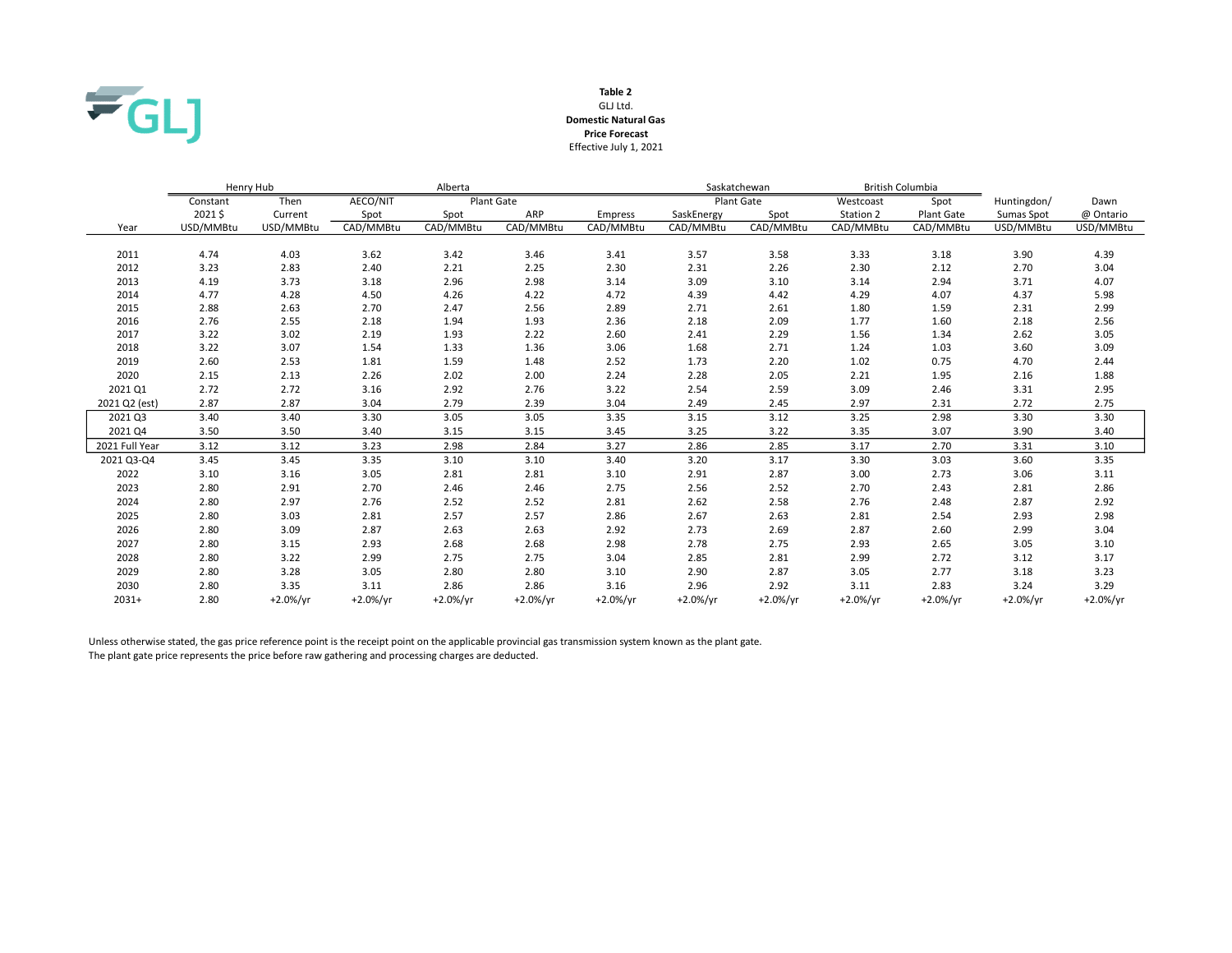

## Table 3 GLJ Ltd. International Crude Oil Price Forecast Effective July 1, 2021

|            | <b>United States</b> |             | Europe     |            | Latin America | Mideast Gulf and Mediterranean |             |            |            |            |              | Africa      | Asia-Pacific |            | Russia / C.I.S. |             |
|------------|----------------------|-------------|------------|------------|---------------|--------------------------------|-------------|------------|------------|------------|--------------|-------------|--------------|------------|-----------------|-------------|
|            |                      |             |            |            |               |                                |             |            |            |            |              |             |              |            |                 |             |
|            | Cushing, OK          | Louisiana   | UK         | Mexico     | Colombia      | Oman                           | <b>OPEC</b> | Abu Dhabi  | Iran       | Algeria    | Iraq         | Nigeria     | Indonesia    | Malaysia   | Russia          | Russia      |
|            | WTI                  | $LLS^*$     | Brent      | Maya       | Vasconia      | <b>DME</b>                     | Basket      | Murban     | Iran Heavy | Saharan    | Basrah Light | Bonny Light | <b>Minas</b> | Tapis      | ESPO**          | Sokol       |
|            | 39.6 API             | 35.6 API    | 38.3 API   | 21.8 API   | 24.5 API      | <b>34 API</b>                  | 32.7 API    | 40.2 API   | 30.2 API   | 45.3 API   | 30.5 API     | 33.4 API    | 35.3 API     | 45.2 API   | 34.8 API        | 34.8 API    |
|            | $0.24\%$ S           | 0.37% S     | 0.37% S    | 3.33% S    | 0.95% S       | 2.00% S                        | 1.77% S     | 0.79% S    | 1.77% S    | 0.09%S     | 2.90% S      | $0.16\%$ S  | 0.09% S      | 0.03%S     | 0.62%S          | 0.29%S      |
| Year       | USD/bbl              | USD/bbl     | USD/bbl    | USD/bbl    | USD/bbl       | USD/bbl                        | USD/bbl     | USD/bbl    | USD/bbl    | USD/bbl    | USD/bbl      | USD/bbl     | USD/bbl      | USD/bbl    | USD/bbl         | USD/bbl     |
|            |                      |             |            |            |               |                                |             |            |            |            |              |             |              |            |                 |             |
| 2021 Q3-Q4 | 71.00                | 72.50       | 73.25      | 65.93      | 69.25         | 72.95                          | 73.10       | 73.45      | 71.05      | 73.00      | 73.75        | 74.00       | 72.25        | 72.55      | 74.75           | 72.75       |
| 2022       | 66.30                | 67.80       | 69.55      | 62.60      | 65.55         | 69.25                          | 69.40       | 69.75      | 67.35      | 69.30      | 70.05        | 70.30       | 68.55        | 68.85      | 71.05           | 69.05       |
| 2023       | 62.42                | 63.92       | 66.42      | 59.78      | 62.42         | 66.12                          | 66.27       | 66.62      | 64.22      | 66.17      | 66.92        | 67.17       | 65.42        | 65.72      | 67.92           | 65.92       |
| 2024       | 63.67                | 65.17       | 67.75      | 60.98      | 63.75         | 67.45                          | 67.60       | 67.95      | 65.55      | 67.50      | 68.25        | 68.50       | 66.75        | 67.05      | 69.25           | 67.25       |
| 2025       | 64.95                | 66.45       | 69.11      | 62.20      | 65.11         | 68.81                          | 68.96       | 69.31      | 66.91      | 68.86      | 69.61        | 69.86       | 68.11        | 68.41      | 70.61           | 68.61       |
| 2026       | 66.25                | 67.75       | 70.49      | 63.45      | 66.49         | 70.19                          | 70.34       | 70.69      | 68.29      | 70.24      | 70.99        | 71.24       | 69.49        | 69.79      | 71.99           | 69.99       |
| 2027       | 67.57                | 69.07       | 71.90      | 64.71      | 67.90         | 71.60                          | 71.75       | 72.10      | 69.70      | 71.65      | 72.40        | 72.65       | 70.90        | 71.20      | 73.40           | 71.40       |
| 2028       | 68.92                | 70.42       | 73.34      | 66.00      | 69.34         | 73.04                          | 73.19       | 73.54      | 71.14      | 73.09      | 73.84        | 74.09       | 72.34        | 72.64      | 74.84           | 72.84       |
| 2029       | 70.30                | 71.80       | 74.80      | 67.32      | 70.80         | 74.51                          | 74.65       | 75.01      | 72.61      | 74.55      | 75.30        | 75.55       | 73.80        | 74.11      | 76.30           | 74.30       |
| 2030       | 71.71                | 73.24       | 76.30      | 68.67      | 72.22         | 76.00                          | 76.15       | 76.51      | 74.06      | 76.05      | 76.81        | 77.07       | 75.28        | 75.59      | 77.83           | 75.79       |
| $2031+$    | $+2.0%/yr$           | $+2.0\%/yr$ | $+2.0%/vr$ | $+2.0%/vr$ | $+2.0\%/yr$   | $+2.0%/yr$                     | $+2.0%/yr$  | $+2.0%/vr$ | $+2.0%/yr$ | $+2.0%/yr$ | $+2.0%/vr$   | $+2.0\%/yr$ | $+2.0\%/yr$  | $+2.0%/vr$ | $+2.0%/yr$      | $+2.0\%/yr$ |

\* LLS - Light Louisiana Sweet

\*\* ESPO - Eastern Siberian Pacific Ocean Blend

Historical futures contract price is an average of the daily settlement price of the near month contract over the calendar month. GLJ Forecasts a variety of other benchmarks that may not be presented and can be obtained upon request.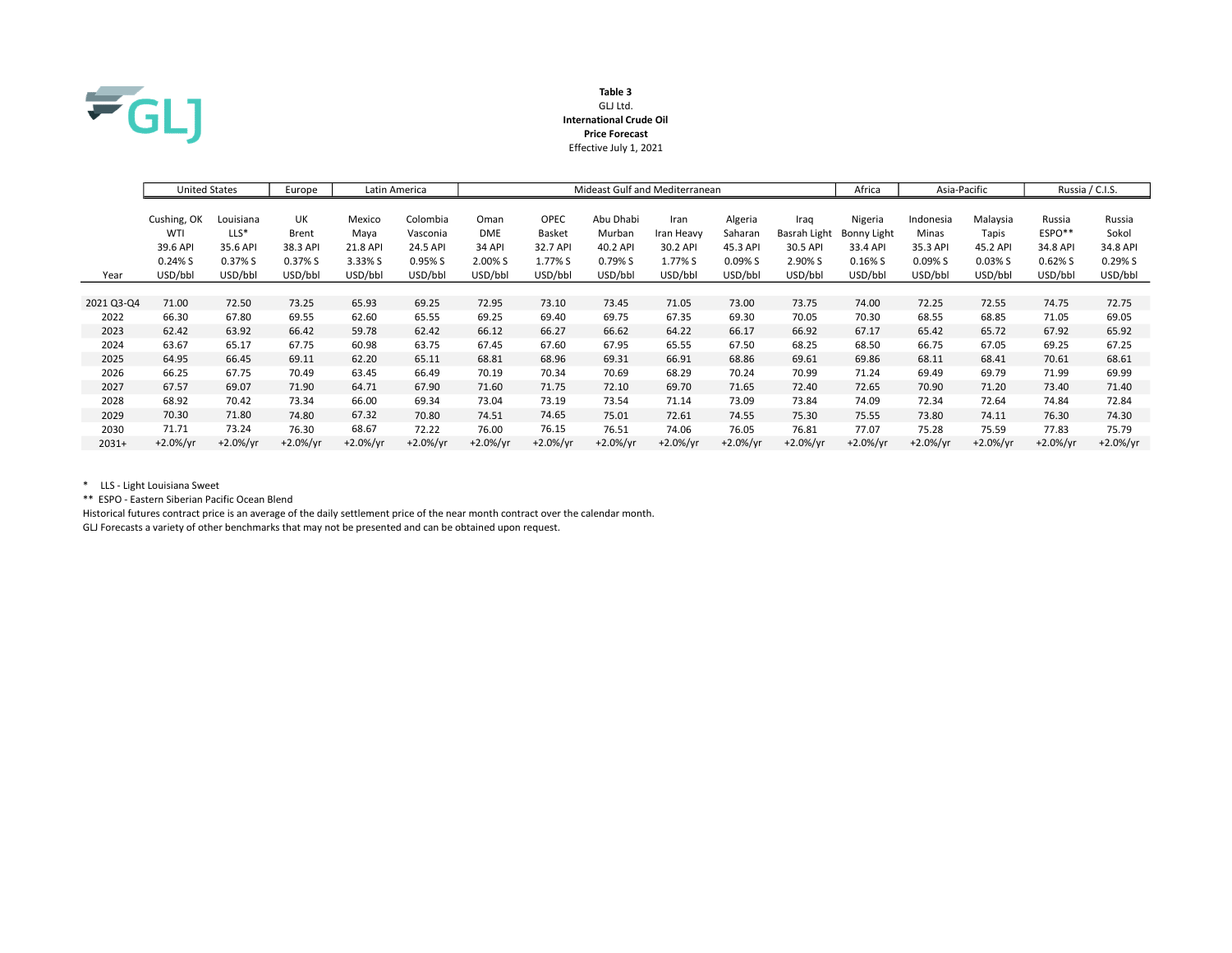

# Table 4 GLJ Ltd. International Natural Gas & LNG Price Forecast Effective July 1, 2021

|            |                          |                      |                        | <b>US Natural Gas</b>    |                      | European Natural Gas   | Asia-Pacific              | India                     |                        |                           |                               |
|------------|--------------------------|----------------------|------------------------|--------------------------|----------------------|------------------------|---------------------------|---------------------------|------------------------|---------------------------|-------------------------------|
|            | Henry Hub<br>Natural Gas | Midwest<br>@ Chicago | Rockies<br>Natural Gas | Algonquin<br>Natural Gas | Malin<br>Natural Gas | Permian<br>Natural Gas | <b>NBP</b><br>Natural Gas | <b>TTF</b><br>Natural Gas | Russian<br>Natural Gas | <b>JKM</b><br>Natural Gas | India Domestic<br>Natural Gas |
| Year       | USD/MMBtu                | USD/MMBtu            | USD/MMBtu              | USD/MMBtu                | USD/MMBtu            | USD/MMBtu              | USD/MMBtu                 | USD/MMBtu                 | USD/MMBtu              | USD/MMBtu                 | USD/MMBtu                     |
|            |                          |                      |                        |                          |                      |                        |                           |                           |                        |                           |                               |
| 2021 Q3-Q4 | 3.45                     | 3.30                 | 3.25                   | 3.65                     | 3.40                 | 2.95                   | 11.00                     | 10.95                     | 10.95                  | 12.50                     | 4.41                          |
| 2022       | 3.16                     | 3.01                 | 2.96                   | 4.26                     | 3.01                 | 2.66                   | 8.70                      | 8.50                      | 8.65                   | 9.70                      | 6.06                          |
| 2023       | 2.91                     | 2.76                 | 2.71                   | 4.00                     | 2.76                 | 2.41                   | 6.75                      | 6.65                      | 6.70                   | 7.15                      | 4.90                          |
| 2024       | 2.97                     | 2.82                 | 2.77                   | 4.00                     | 2.82                 | 2.47                   | 6.89                      | 6.78                      | 6.83                   | 7.28                      | 4.70                          |
| 2025       | 3.03                     | 2.88                 | 2.83                   | 4.07                     | 2.88                 | 2.53                   | 7.02                      | 6.92                      | 6.97                   | 7.42                      | 4.79                          |
| 2026       | 3.09                     | 2.94                 | 2.89                   | 4.15                     | 2.94                 | 2.59                   | 7.16                      | 7.06                      | 7.11                   | 7.56                      | 4.89                          |
| 2027       | 3.15                     | 3.00                 | 2.95                   | 4.23                     | 3.00                 | 2.65                   | 7.31                      | 7.21                      | 7.26                   | 7.71                      | 4.99                          |
| 2028       | 3.22                     | 3.07                 | 3.02                   | 4.32                     | 3.07                 | 2.72                   | 7.45                      | 7.35                      | 7.40                   | 7.85                      | 5.09                          |
| 2029       | 3.28                     | 3.13                 | 3.08                   | 4.41                     | 3.13                 | 2.78                   | 7.60                      | 7.50                      | 7.55                   | 8.00                      | 5.19                          |
| 2030       | 3.35                     | 3.19                 | 3.14                   | 4.49                     | 3.19                 | 2.84                   | 7.75                      | 7.65                      | 7.70                   | 8.16                      | 5.30                          |
| $2031+$    | $+2.0\%/yr$              | $+2.0%/yr$           | $+2.0%/yr$             | $+2.0\%/yr$              | $+2.0\%/yr$          | $+2.0%/yr$             | $+2.0%/yr$                | $+2.0\%/yr$               | $+2.0\%/yr$            | $+2.0\%/yr$               | $+2.0%/yr$                    |

NBP - National Balancing Point LNG

JKM - Japanese Korean Marker LNG

TTF - Title Transfer Facility LNG

Russian Gas - Average European import border price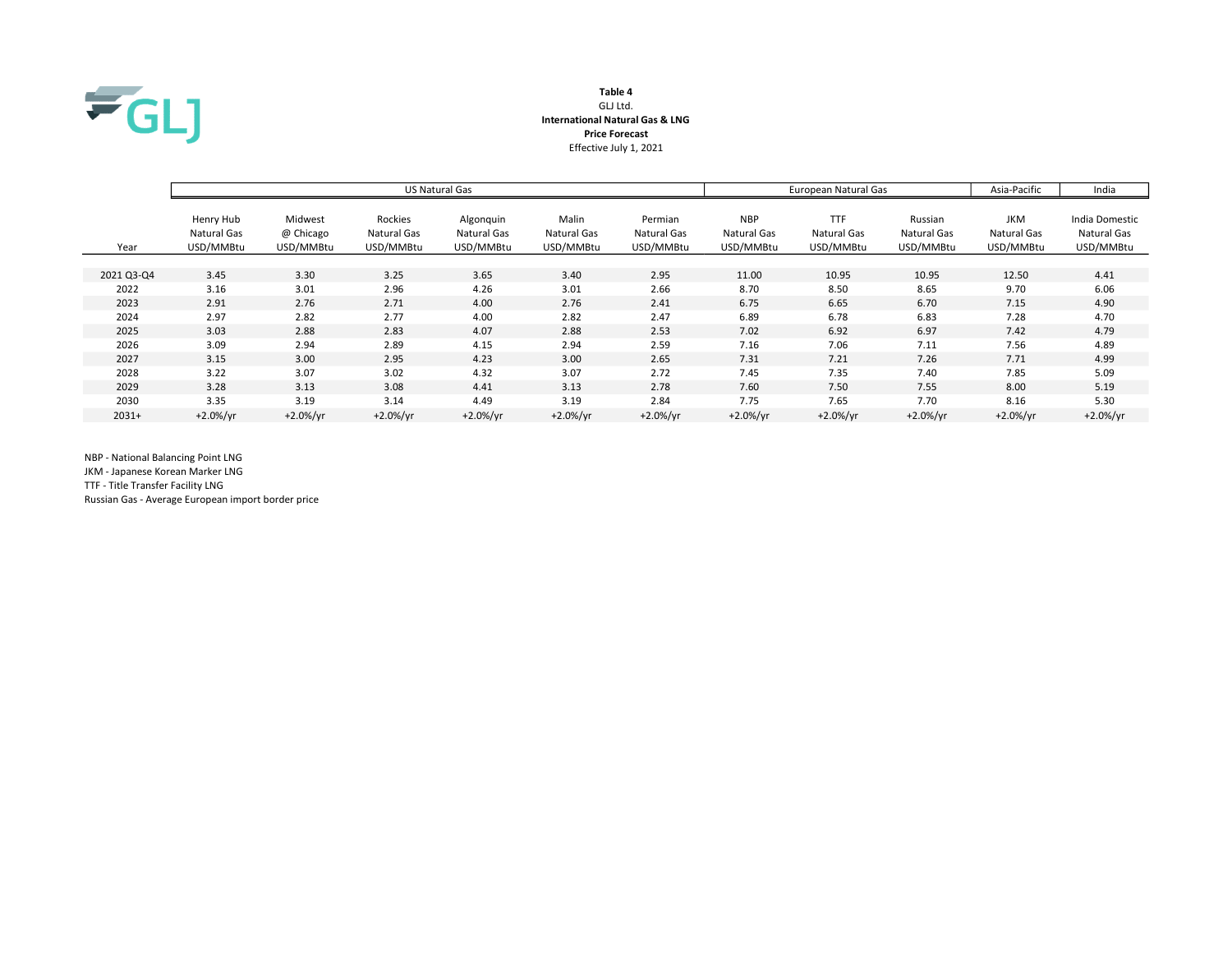

# Table 5 GLJ Ltd. Natural Gas Liquids Price Forecast Effective July 1, 2021

|            |             | Canadian Natural Gas Liquids |               |             | US Natural Gas Liquids |            |               |             |             |              |                |             | Asia/Europe/Other |               |
|------------|-------------|------------------------------|---------------|-------------|------------------------|------------|---------------|-------------|-------------|--------------|----------------|-------------|-------------------|---------------|
|            |             |                              |               |             |                        |            |               |             |             |              |                |             |                   |               |
|            |             | Edmonton                     |               |             |                        |            | Conway        |             |             | Mont Belvieu | Far East Index |             |                   |               |
|            | Ethane      | Propane                      | <b>Butane</b> | Condensate  | $E/P$ Mix <sup>*</sup> | Propane    | <b>Butane</b> | Condensate  | Ethane      | Propane      | <b>Butane</b>  | Condensate  | Propane           | <b>Butane</b> |
| Year       | CAD/bbl     | CAD/bbl                      | CAD/bbl       | CAD/bbl     | USD/bbl                | USD/bbl    | USD/bbl       | USD/bbl     | USD/bbl     | USD/bbl      | USD/bbl        | USD/bbl     | USD/bbl           | USD/bbl       |
|            |             |                              |               |             |                        |            |               |             |             |              |                |             |                   |               |
| 2021 Q3-Q4 | 10.79       | 32.84                        | 42.69         | 86.42       | 11.21                  | 37.63      | 48.28         | 63.90       | 12.94       | 39.05        | 46.15          | 62.48       | 47.61             | 54.94         |
| 2022       | 9.77        | 30.71                        | 42.99         | 81.12       | 10.28                  | 35.14      | 45.08         | 59.67       | 11.86       | 36.46        | 43.10          | 58.34       | 45.21             | 52.16         |
| 2023       | 8.57        | 28.71                        | 43.06         | 76.75       | 9.46                   | 33.08      | 42.45         | 56.18       | 10.91       | 34.33        | 40.57          | 54.93       | 43.17             | 49.82         |
| 2024       | 8.76        | 29.28                        | 43.93         | 78.29       | 9.65                   | 33.75      | 43.30         | 57.30       | 11.14       | 35.02        | 41.39          | 56.03       | 44.04             | 50.81         |
| 2025       | 8.95        | 29.87                        | 44.81         | 79.86       | 9.85                   | 34.42      | 44.17         | 58.46       | 11.36       | 35.72        | 42.22          | 57.16       | 44.92             | 51.83         |
| 2026       | 9.14        | 30.47                        | 45.71         | 81.46       | 10.04                  | 35.11      | 45.05         | 59.63       | 11.59       | 36.44        | 43.06          | 58.30       | 45.82             | 52.87         |
| 2027       | 9.33        | 31.08                        | 46.62         | 83.09       | 10.24                  | 35.81      | 45.95         | 60.81       | 11.81       | 37.16        | 43.92          | 59.46       | 46.74             | 53.92         |
| 2028       | 9.55        | 31.70                        | 47.55         | 84.74       | 10.47                  | 36.53      | 46.87         | 62.03       | 12.08       | 37.91        | 44.80          | 60.65       | 47.67             | 55.00         |
| 2029       | 9.74        | 32.33                        | 48.50         | 86.44       | 10.66                  | 37.26      | 47.80         | 63.27       | 12.30       | 38.67        | 45.70          | 61.86       | 48.62             | 56.10         |
| 2030       | 9.94        | 32.98                        | 49.47         | 88.17       | 10.87                  | 38.00      | 48.76         | 64.54       | 12.55       | 39.44        | 46.61          | 63.10       | 49.60             | 57.23         |
| $2031+$    | $+2.0\%/yr$ | $+2.0\%/yr$                  | $+2.0\%/yr$   | $+2.0\%/yr$ | $+2.0\%/yr$            | $+2.0%/yr$ | $+2.0\%/yr$   | $+2.0\%/yr$ | $+2.0\%/yr$ | $+2.0\%/yr$  | $+2.0%/yr$     | $+2.0\%/yr$ | $+2.0%/yr$        | $+2.0\%/yr$   |

Butane prices at Conway and Mont Belvieu represent a blended price of two thirds normal butane and one third iso-butane. \*Conway E/P mix is blended at 80%-20%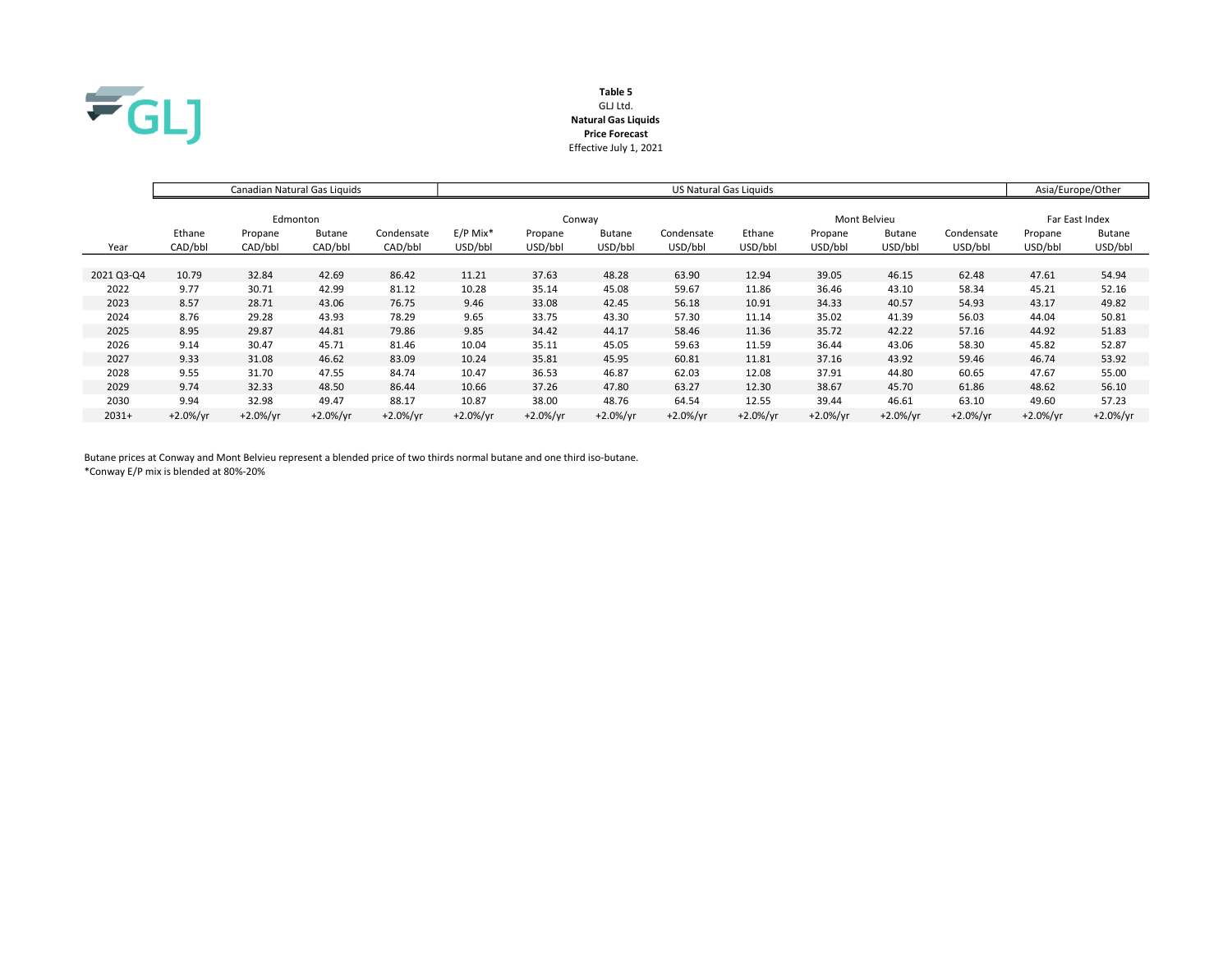

## Table 6 GLJ Ltd. International Exchange Rates Forecast Effective July 1, 2021

| Year       | Inflation<br>% | Canada<br>CADUSD<br>Exchange<br>Rate<br>CAD/USD | <b>UK</b><br><b>GBPUSD</b><br>Exchange<br>Rate<br>GBP/USD | Euro<br><b>EURUSD</b><br>Exchange<br>Rate<br>EUR/USD | Norway<br><b>NOKUSD</b><br>Exchange<br>Rate<br>USD/NOK | Australia<br><b>AUDUSD</b><br>Exchange<br>Rate<br>AUD/USD | China<br><b>USDCNY</b><br>Exchange<br>Rate<br>USD/CNY | Japan<br><b>USDJPY</b><br>Exchange<br>Rate<br>USD/JPY |
|------------|----------------|-------------------------------------------------|-----------------------------------------------------------|------------------------------------------------------|--------------------------------------------------------|-----------------------------------------------------------|-------------------------------------------------------|-------------------------------------------------------|
| 2021 Q3-Q4 | 0.0            | 0.810                                           | 1.395                                                     | 1.200                                                | 8.500                                                  | 0.770                                                     | 6.50                                                  | 110.00                                                |
| 2022       | 2.0            | 0.805                                           | 1.400                                                     | 1.210                                                | 8.500                                                  | 0.770                                                     | 7.00                                                  | 110.00                                                |
| 2023       | 2.0            | 0.800                                           | 1.400                                                     | 1.220                                                | 8.500                                                  | 0.770                                                     | 7.00                                                  | 110.00                                                |
| 2024       | 2.0            | 0.800                                           | 1.400                                                     | 1.220                                                | 8.500                                                  | 0.770                                                     | 7.00                                                  | 110.00                                                |
| 2025       | 2.0            | 0.800                                           | 1.400                                                     | 1.220                                                | 8.500                                                  | 0.770                                                     | 7.00                                                  | 110.00                                                |
| 2026       | 2.0            | 0.800                                           | 1.400                                                     | 1.220                                                | 8.500                                                  | 0.770                                                     | 7.00                                                  | 110.00                                                |
| 2027       | 2.0            | 0.800                                           | 1.400                                                     | 1.220                                                | 8.500                                                  | 0.770                                                     | 7.00                                                  | 110.00                                                |
| 2028       | 2.0            | 0.800                                           | 1.400                                                     | 1.220                                                | 8.500                                                  | 0.770                                                     | 7.00                                                  | 110.00                                                |
| 2029       | 2.0            | 0.800                                           | 1.400                                                     | 1.220                                                | 8.500                                                  | 0.770                                                     | 7.00                                                  | 110.00                                                |
| 2030       | 2.0            | 0.800                                           | 1.400                                                     | 1.220                                                | 8.500                                                  | 0.770                                                     | 7.00                                                  | 110.00                                                |
| $2031+$    | 2.0            | 0.800                                           | 1.400                                                     | 1.220                                                | 8.500                                                  | 0.770                                                     | 7.00                                                  | 110.00                                                |

GLJ Forecasts a variety of other exchange rates that can be obtained upon request.